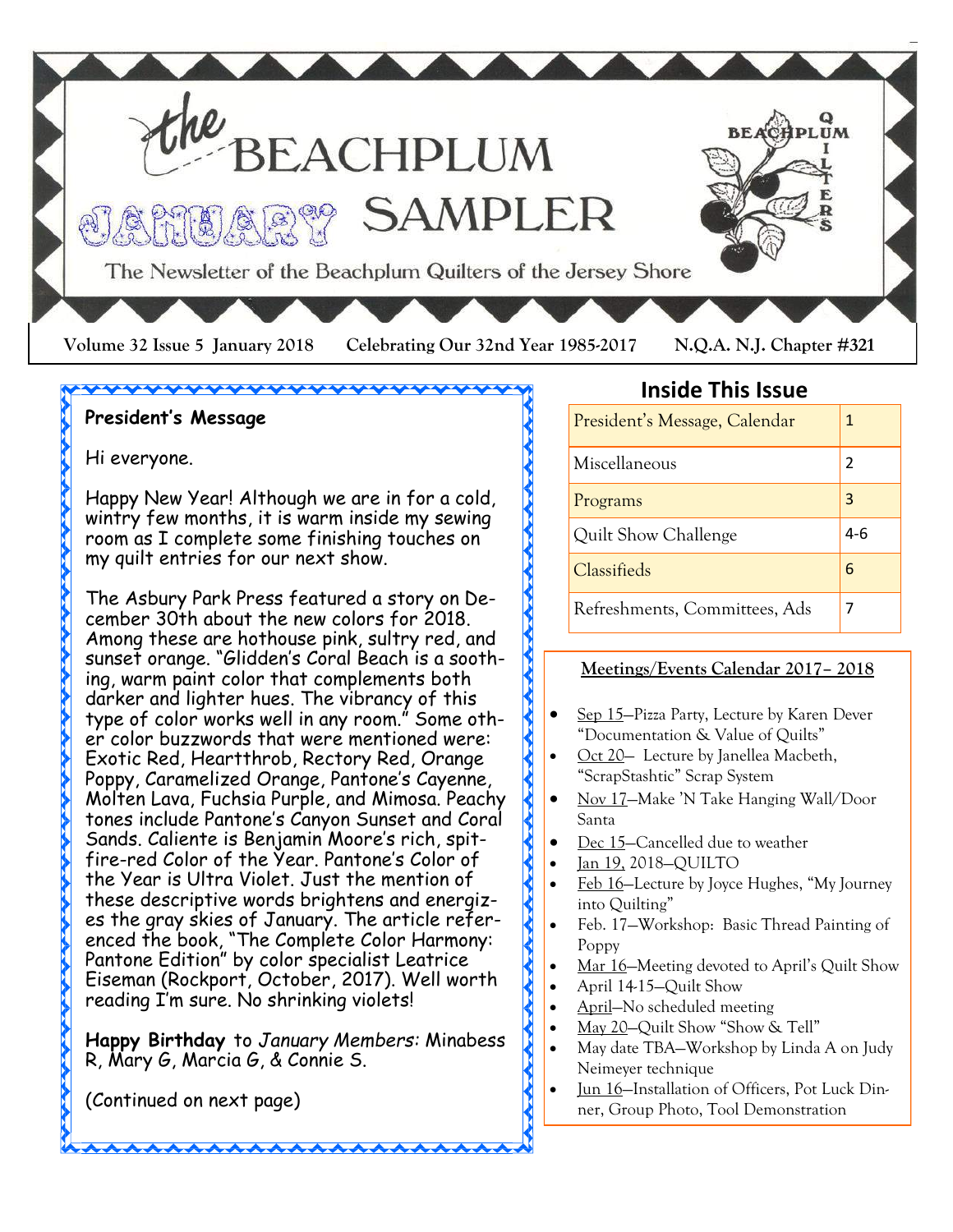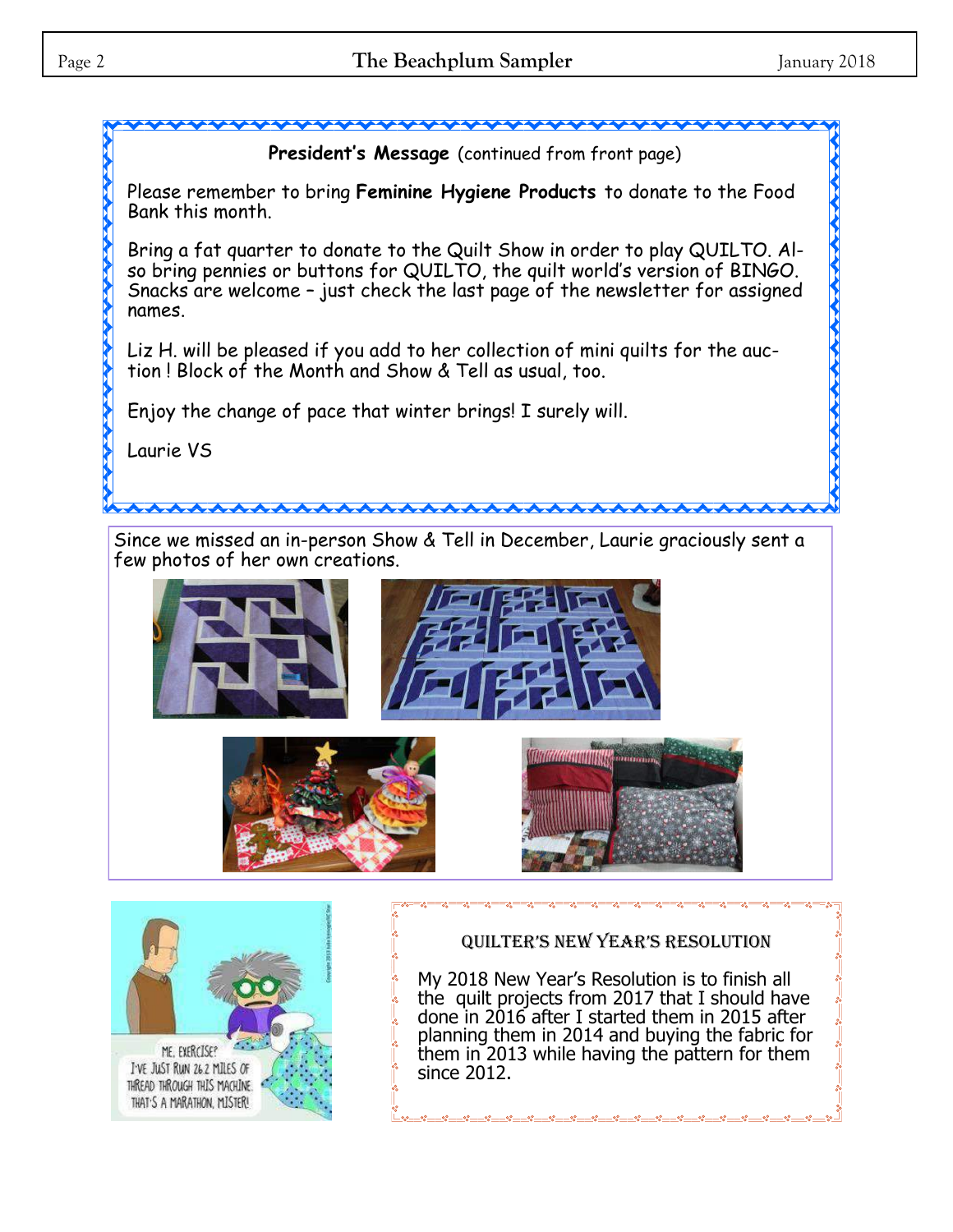

# *Yea! 2018 PROGRAMS*

*JANUARY:* Our favorite game of "QUILTO"! with all the great prizes. **Don't forget the price of admission is one fat quarter.**

*FEBRUARY:* We'll be treated to a trunk show and lecture by Joyce Hughes, entitled "My Journey into Quilting". Joyce's workshop will be Basic Thread Painting. The pattern selected will be Poppies. The workshop promises to be a great treat and shouldn't be missed.

*MARCH:* There will not be any scheduled program as this meeting will be dedicated to plans for our April Quilt Show.

*APRIL:* Quilt Show (no regular meeting).

*MAY:* In lieu of our regular "Show & Tell" we'll be having all of our members who entered their fabulous quilts at the Quilt Show. Displayed will be Best in Show, Judges Choice,  $1^{st}$ ,  $2^{nd}$  &  $3^{rd}$  place. Members will give a brief description what inspired them. We also welcome all the entries shown as a whole so that all the beautiful quilts can be viewed by all of our Members.

*Linda A:* Will be doing a workshop on the "Judy Niemeyer" paper piecing technique. Date TBD and additional information to follow. I'm anticipating this will be a GREAT workshop for all of us.

*June:* We'll celebrate with our pot luck dinner, group photo and installation of officers, and we'll finish the year with Charades. The winning team will win prizes.

*Wishing Everyone a Very Happy New Year*

– Submitted by, Gloria Squicciarini

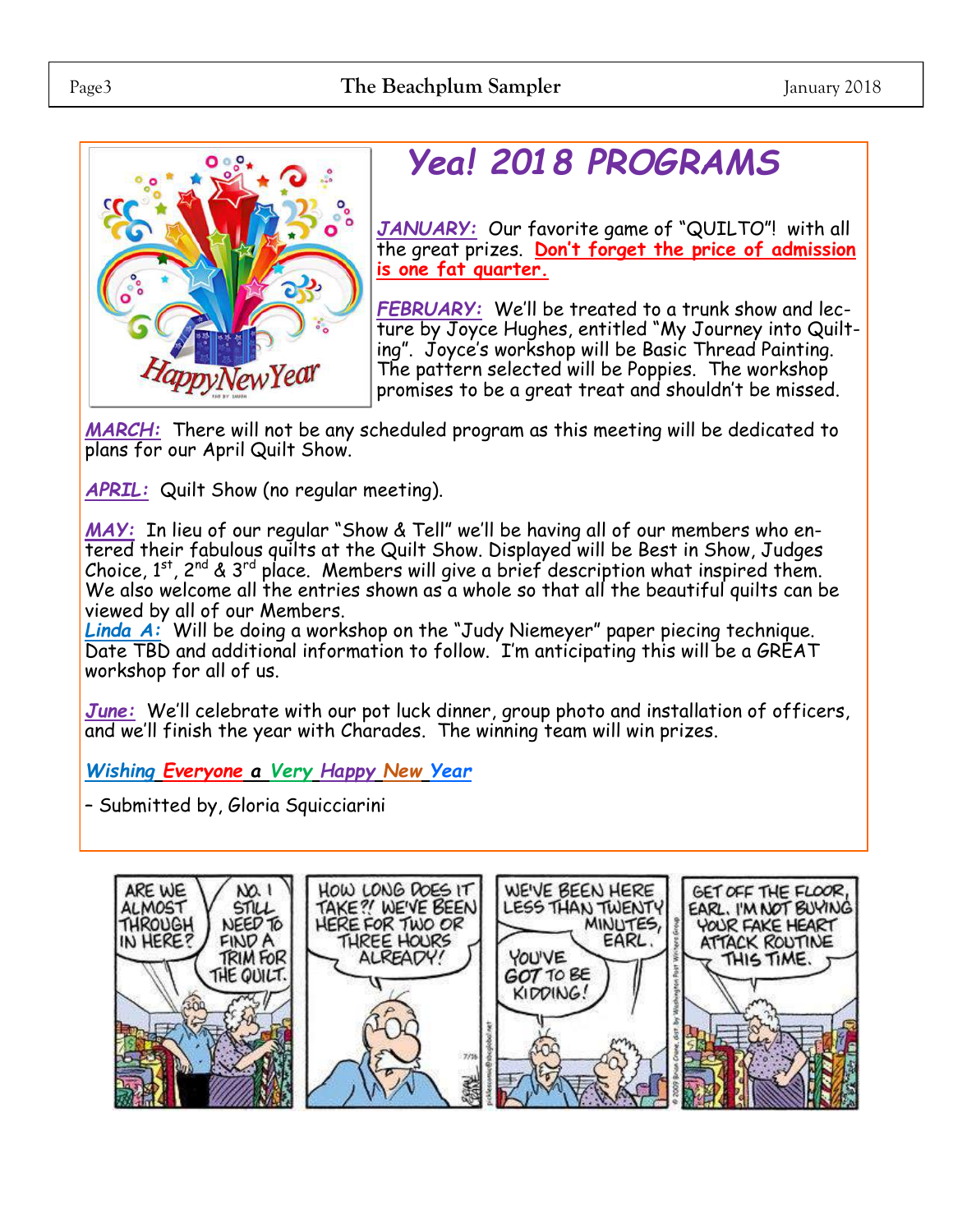### **2018 Beachplum Quilt Show Challenge**

The Quilt Show challenge deadline is coming upon us, so now that the holidays are behind us (Kim and I hope that you had a very Merry Christmas and a Happy New Year) we can get back to working on our Quilt Show challenge project (yea!).

Just in case you misplaced the rules for the challenge I have them here for you to review.

Theme for 2018:

· You may use a pattern of your choice or be original

 $\cdot$  Create something that represents the name of the variety of rose that you received. The name is in the bag containing the fabric for the challenge and pinned to the rules for the challenge. For example, if you received the name "Oh Happy Day" (which is a variety of rose) then your quilt theme is based on that title.

· Use any technique or combination of techniques you wish to use

· Projects can be pieced or appliqued

· Only one entry per Beachplum member

· All entries must be completed, no tops or unbound entries accepted

· Entries will be voted on creativity, workmanship, and adherence to size and color criteria

· All the challenge quilts will be displayed at the quilt show in April 2018

· Prizes along with ribbons will be awarded at the March 2018 meeting

For maximum fun, nobody should peek at anyone else's until after the voting takes place at the March meeting.

#### Fabric

· The fabric chosen by the committee must be used. Other fabrics may be added. (Fabrics for the backing do not count.)

· Challenge kits - \$4.00 each and will be available at the September meeting

 $\cdot$  A minimum of 25% of the challenge fabric, which is equivalent to a 10 inch piece is to be used on the front of the quilt. If it is less than 25% it can still hang with the other challenge quilts but it will not be judged or eligible for a prize

Size and Finishing Details

 $\cdot$  Wall hanging-sized pieces, (the minimum is 12 x 12 and the maximum is 36 x 36), garments or handbags

 $\cdot$  Any shape is acceptable (within the size requirements)

(continued on next page)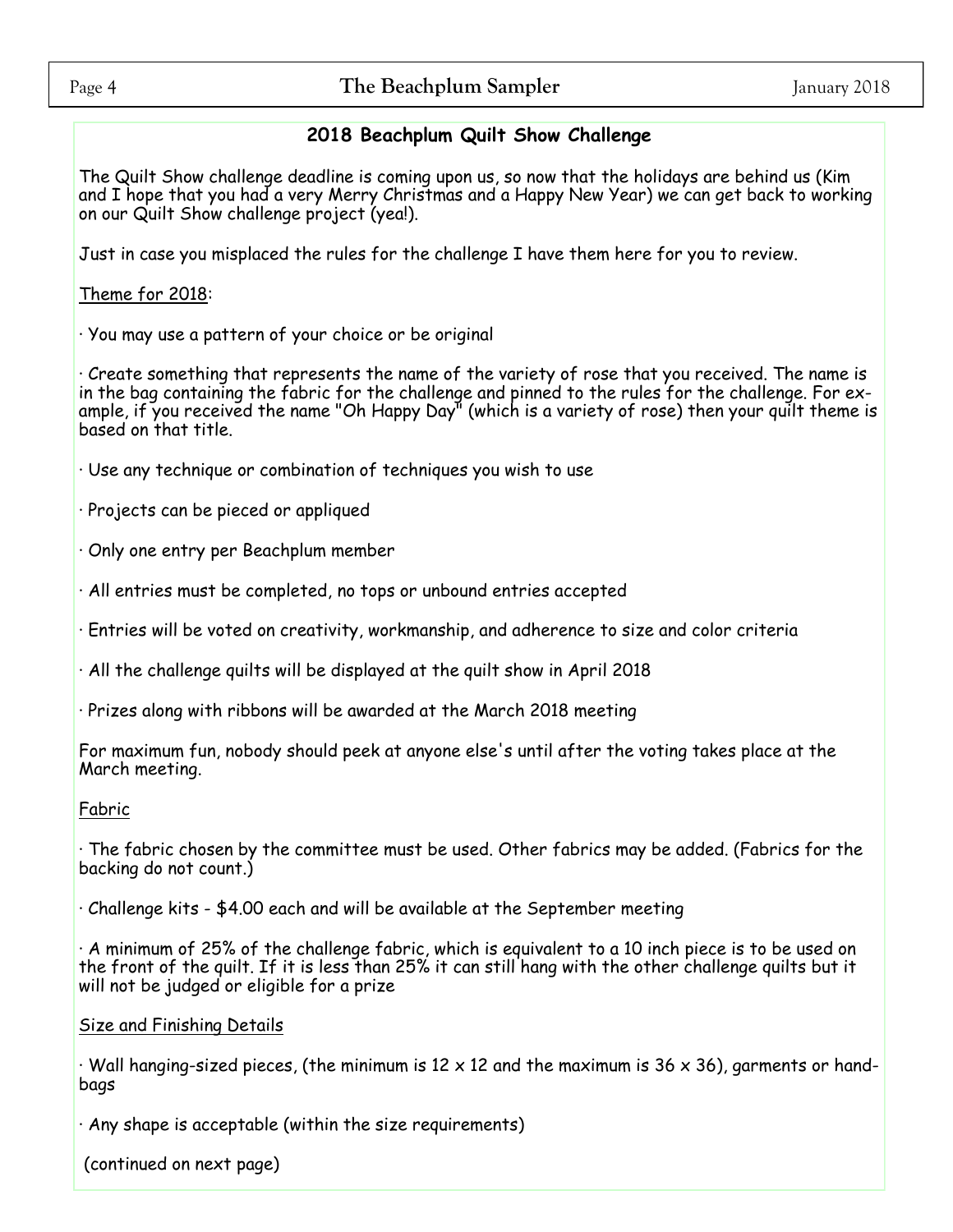#### **The Quilt Show Challenge (continued)**

· Any embellishments are permitted

· Quilt must be finished (three layers, sandwiched, quilted and bound) when submitted. No partially finished entries please

· It must be entirely made and quilted by you (hand or machine) during the coming year, September 2017/March 2018

· Attach a 4 inch wide sleeve at the top back of your quilt

· Label on back must include name of quilt and name of maker, cover up the label for membership voting

· Pin the name of the variety of rose that inspired your quilt theme to the front of the quilt

#### Garment/Handbag

· Must use the fabric chosen and the name of the variety of rose for the inspiration of your garment or handbag

· Pin the name of the variety of rose to your handbag or garment

· To be eligible, at least some part of the garment or handbag must have 3 layers (top, batting and backing) and quilted, no exceptions

#### Deadline

· Quilts will be collected at the March 2018 meeting by the challenge committee, no entry fee is required for the challenge quilt

· Each piece must be completely quilted by the deadline, no exceptions

· Important: Each entry must be brought in a cloth bag (pillowcase), no paper bags, marked with your name and phone number to identify the owner. Inside the bag should be your registration form (you can go to the Beachplum website and print out a copy) completely filled out, please include a picture and the size of the entry. Also, please include/return the index card included with your challenge, print your name, phone number and a brief description of your quilt/item on the index card. This will ensure the correct challenge is placed inside the matching cloth bag and return to the rightful owner.

· The challenge committee will collect and hold the challenge quilts after the winners are selected. A committee member will bring them for registration to be hung together. Please do not take them home from the March meeting.

#### Story Cards

· A paragraph talking about your project – no more than 50 words

· Please include the story card form inside the pillowcase (story card forms can be found on the Beachplum website for you to print out)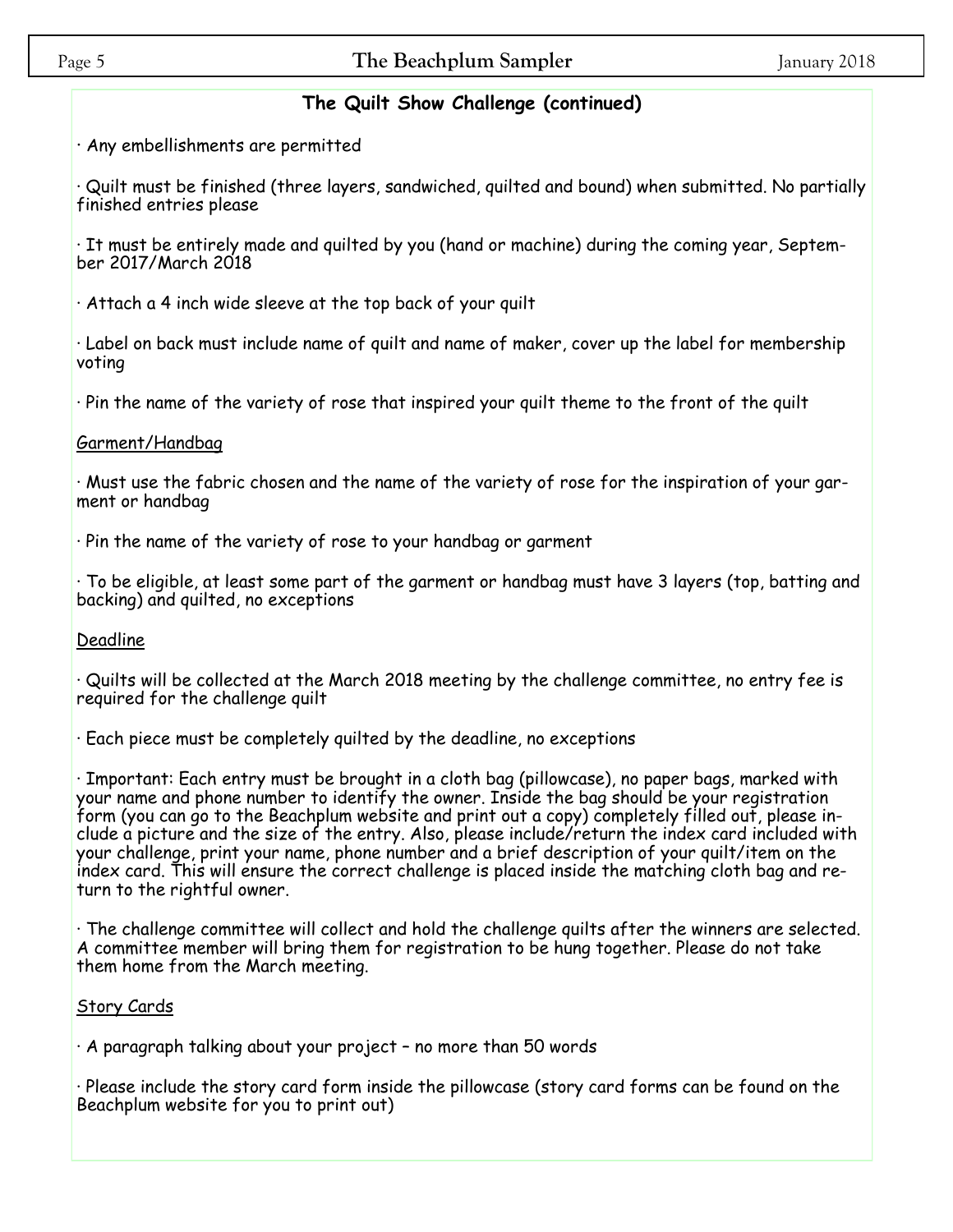### **The Quilt Show Challenge (continued)**

#### Membership Voting

· Voting will take place at our March 2018 meeting

· 1st, 2nd, and 3rd place prizes along with ribbons will be awarded

· One ballot will be given to each of the members in attendance

· Each member will vote for a favorite quilt (one vote per member)

In the event of a tie for either first, second and/or third place will result in another vote

 $\cdot$  A challenge committee member will distribute new ballots to the membership

· Example: If first place has a clear winner but second place ends in a tie, another vote will be cast by the membership to break the tie. The one with the most votes gets second place, the other one will place third. Next tie breaker (if needed) will be a show of hands. Again...the one with the most votes gets second place, the other one will place third.

· The quilt with the most votes in the second round of voting will win

· Only 3 prizes plus ribbons will be awarded

Challenge quilts will be at the April 2018 Beachplum Quilt show in a special display Any questions contact Debbie, dperks@live.com or Kim, kimgim@optonline.net

Enjoy the challenge, use your imagination, step outside the box and have fun. We look forward to seeing the beautiful, inspiring quilts that our members will be creating!!

Submitted by Debbie Perks

# **Classifieds**

Amish Heritage figurines—Beautiful collectors' items. Figurines are cast resin with sewn fabric quilts. The photo shows only one of the set of sixteen different pieces plus a small sign. On ebay they sell for \$15 to \$100 each (depending on the rarity of the piece). We are selling this complete group for \$150.



If interested please contact Marcia at Marcia\_guza@yahoo.com or 732-610-4282.

Long arm quilting services - custom, semi-custom, and all over designs available. Every quilt or project will be given individual attention to highlight the design and shine! Call or email for additional information. Kristin Alfano 317-902-2034 or [kalfano@mail.com](mailto:kalfano@mail.com)

Juki machine and L'ill Gracie 2 - 8'quilting table for sale in mint new condition in Manahawkin. Used 3 times.Model # TL 98Q-an older model. Asking price reduced from \$850 to \$650. Contact Leslie Pascale at 609-548-2514. Includes bobbins, needles, pattern, original machine box, manual, factory CD